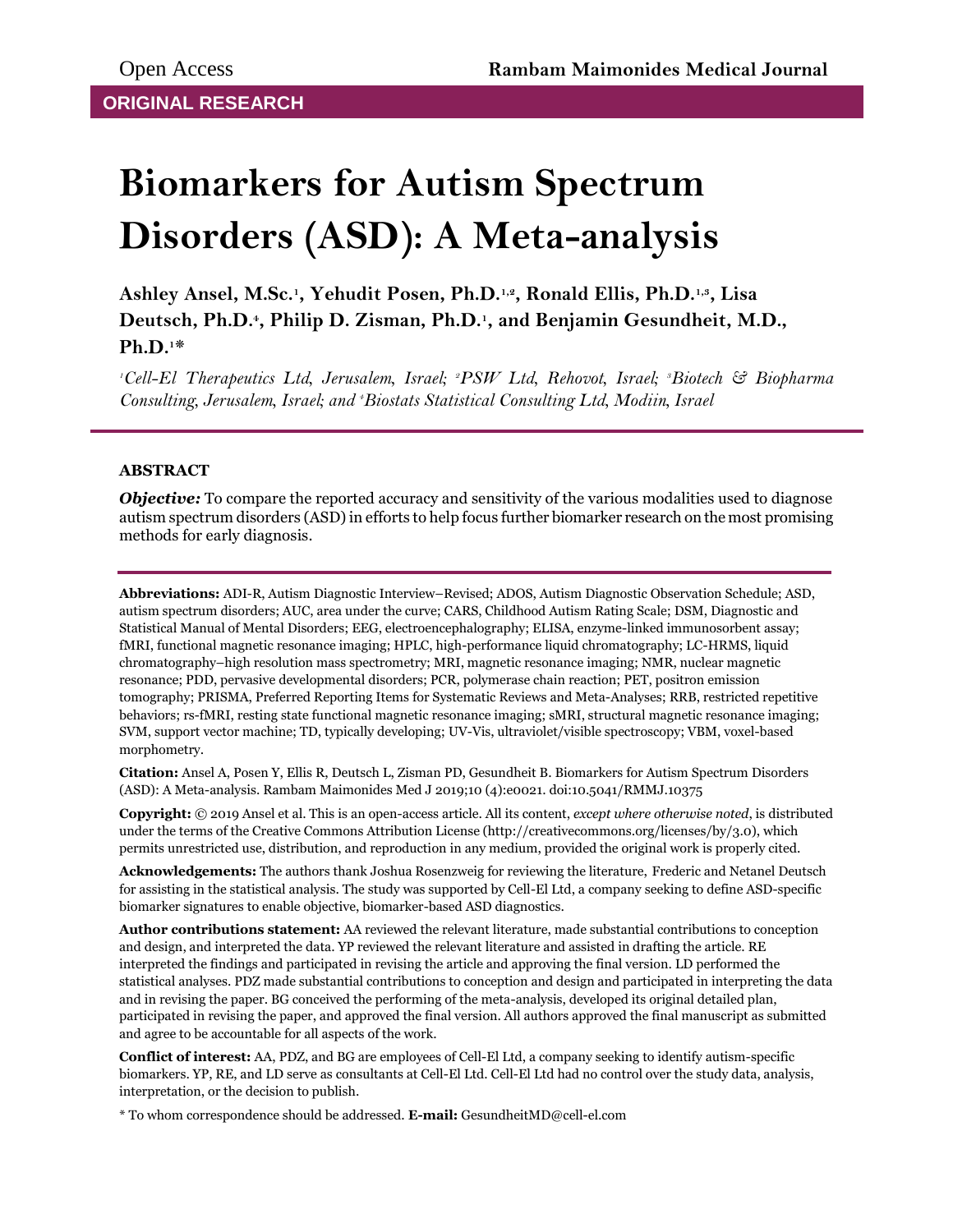*Methods:* The Medline scientific literature database was searched to identify publications assessing potential clinical ASD biomarkers. Reports were categorized by the modality used to assess the putative markers, including protein, genetic, metabolic, or objective imaging methods. The reported sensitivity, specificity, area under the curve, and overall agreement were summarized and analyzed to determine weighted averages for each diagnostic modality. Heterogeneity was measured using the  $I<sup>2</sup>$  test.

*Results:* Of the 71 papers included in this analysis, each belonging to one of five modalities, protein-based followed by metabolite-based markers provided the highest diagnostic accuracy, each with a pooled overall agreement of 83.3% and respective weighted area under the curve (AUC) of 89.5% and 88.3%. Sensitivity provided by protein markers was highest (85.5%), while metabolic (85.9%) and protein markers (84.7%) had the highest specificity. Other modalities showed degrees of sensitivity, specificity, and overall agreements in the range of 73%–80%.

*Conclusions:* Each modality provided for diagnostic accuracy and specificity similar or slightly higher than those reported for the gold-standard Autism Diagnostic Observation Schedule (ADOS) instrument. Further studies are required to identify the most predictive markers within each modality and to evaluate biological pathways or clustering with possible etiological relevance. Analyses will also be necessary to determine the potential of these novel biomarkers in diagnosing pediatric patients, thereby enabling early intervention.

**KEY WORDS:** Autism spectrum disorder, biomarkers, gene expression, magnetic resonance imaging, meta-analysis, proteomics

#### **INTRODUCTION**

Autism spectrum disorders (ASD) were first characterized clinically in 1943 by Kanner<sup>1</sup> and further in 1979 by Wing and Gould<sup>2</sup> as a spectrum of impaired social interactions, restricted communications skills, and unusual repetitive behaviors. The American Psychological Association's *Diagnostic and Statistical Manual of Mental Disorders, Fifth Edition* (DSM-5) recently consolidated the various subtypes of pervasive developmental disorders (PDD) into one category called ASD and shifted the evaluation from three domains (social deficits, communication deficits, and restricted repetitive behaviors [RRB]) to two (social-communication impairments and RRB).<sup>3</sup>

Several behavior assessment-based diagnostic tests have been used for ASD, including the Autism Diagnostic Observation Schedule (ADOS).<sup>4</sup> A metaanalysis involving ADOS evaluations of >4,000 children reported an overall diagnostic accuracy of 52%, with sensitivity scores of 67%–97% (pooled data: 91%) and specificity scores of 56%–94% (pooled data: 73%).<sup>5</sup> The Autism Diagnostic Interview– Revised (ADI-R) is a structured interview of the parent, differing from the direct observation of the child performed with the ADOS evaluation.<sup>6</sup> In addition, clinicians use the Childhood Autism Rating Scale (CARS) to rate the child's behavior on 15 subscales;<sup>7</sup> parental reports can also be considered.

Since these behavioral tests are subjective and time-consuming, require professional staff to be administered, and can only be used from age 3 years once the child is old enough to communicate, researchers have sought other ways of diagnosing ASD.<sup>8</sup> Biomarkers are expected to be more objective, should enable earlier diagnosis, and may provide clues to the underlying etiology of ASD. In addition, providing positive diagnosis in younger toddlers may enable earlier initiation of therapy with consequently higher probability of successful treatment given decreasing brain plasticity with age in the developing child. The primary modalities harnessed to identify novel ASD biomarkers have been molecular, proteomic, metabolomic, neurochemical, radiologic, and electrophysiologic, with transcriptomic analyses also having been performed.<sup>9</sup>

This study aimed to compare the reported accuracy and sensitivity of the various modalities used to diagnose ASD. This should help focus further biomarker research on the most promising methods for early diagnosis.

### **METHODS**

This analysis aimed to adhere to the Preferred Reporting Items for Systematic Reviews and Meta-Analyses (PRISMA) guidelines, to ensure comprehensive and transparent reporting.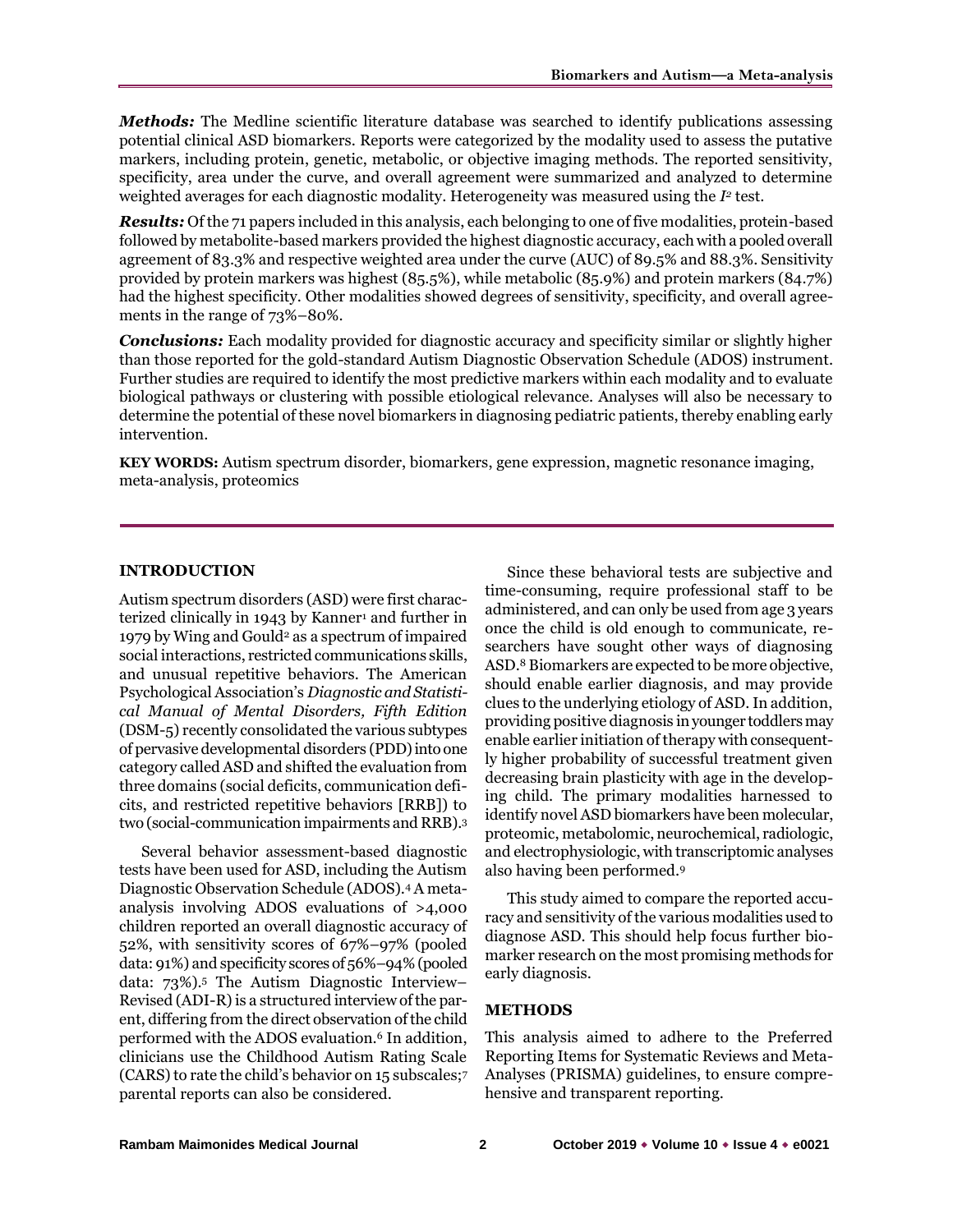### **Search Strategy**

Independent queries using medical subject headings (MeSH) and keywords were performed to identify all primary research articles from the PubMed database that evaluated sensitivity, specificity, and accuracy of biomarkers for diagnosing ASD within six predefined modalities (protein, metabolic, genetic, electroencephalography [EEG], magnetic resonance imaging [MRI], positron emission tomography [PET]) ([Supplement\)](https://www.rmmj.org.il/userimages/957/1/PublishFiles/980ArticleAM.pdf). Each search term included autism/ASD, a diagnostic technique, and a sensitivity/specificity classifier. To distinguish between protein and metabolic papers, all papers dealing with hormones, urine, mass spectrophotometry, metabolites, or peptides were assigned to the metabolic modality, while all papers dealing with cytokines, chemokines, or other proteins circulating in the blood were assigned to the protein modality.

### **Data Sources and Data Extraction**

The search terms were entered into Ovid MEDLINE (1946 to January 2017) without limits, and 866 articles were returned. Reviews and reference lists were cross-checked for studies that the search terms might have missed.

## *Screening*

Two independent reviewers (AA and JR) examined study titles. From review of the abstracts, potentially eligible full-text articles were retrieved with relevant appendices and supplementary information.

# *Eligibility*

Full-text articles were reviewed against eligibility criteria. Inclusion criteria were: (a) articles after 1994, written in English; (b) inclusion of a typically developing (TD) control group (unless it was a review paper); (c) inclusion of a study group with children diagnosed with ASD by a behavioral diagnostic test or by DSM criteria (unless it was a review paper); and (d) assessment for ASD biomarkers using one of the six predefined modalities. Exclusion criteria were: (a) studies that compared ASD with other comorbidities; (b) studies that tested only risk factors of ASD; (c) studies that had a therapeutic component; (d) non-clinical studies; and (e) studies without statistical parameters of interest (sensitivity, specificity, accuracy, and/or area under the curve [AUC]). *All* publications meeting all inclusion criteria and none of the exclusion criteria were included in the analysis.

## *Data Extraction*

For each eligible article, the following data were extracted and validated independently by two researchers (AA and JR): first author's surname, year of publication, diagnostic modality, number of ASD subjects, number of controls, age-matched (yes or no), sex-matched (yes or no), accuracy (% correctly identified), AUC, sensitivity, and specificity. The standard error of the AUC was calculated based on the AUC point estimate and sample size by the method of Hanley and McNeil.<sup>10</sup> Several papers included the evaluation of multiple markers assessed on the same group of subjects; these were included in the meta-analysis individually and analyzed independently of each other.

# *Data Analysis*

A separate statistical analysis of each of the parameters was performed for each of the six predefined modalities. Meta-analyses of sensitivity, specificity, AUC, and accuracy were performed using MedCalc Statistical Software version 17.9.7 (MedCalc Software bvba, Ostend, Belgium). The weighted summary sensitivity, specificity, accuracy (arc-sine square root transformation), and AUC with 95% confidence intervals (CIs) were calculated using a random-effects model.<sup>11</sup> Inter-study heterogeneity was assessed using the  $I^2$  statistic with  $95\%$  CI, which describes the percent variability in point estimate due to heterogeneity rather than sampling error. Presented are the weighted summaries of each tested parameter, alongside the weighted summary of the ADOS test, as reported in a published meta-analysis.<sup>5</sup> The contribution of each individual publication to the weighted summary of each measured parameter is presented by modality.

# **RESULTS**

The literature search identified 866 papers (Figure 1), of which 211 were duplicates. The abstracts of the remaining 655 papers were screened for relevance; 29 were excluded. Thus, 626 full-text papers were assessed for eligibility based on the above criteria. Review of these papers identified 86 additional papers which were also further appraised. Of these 712 publications in total, 640 failed to meet the inclusion criteria, primarily due to lack of an ASD group or insufficient statistical data. The 72 papers that met the criteria were subdivided by the diagnostic modality reported in the study. Four papers included data belonging to two diagnostic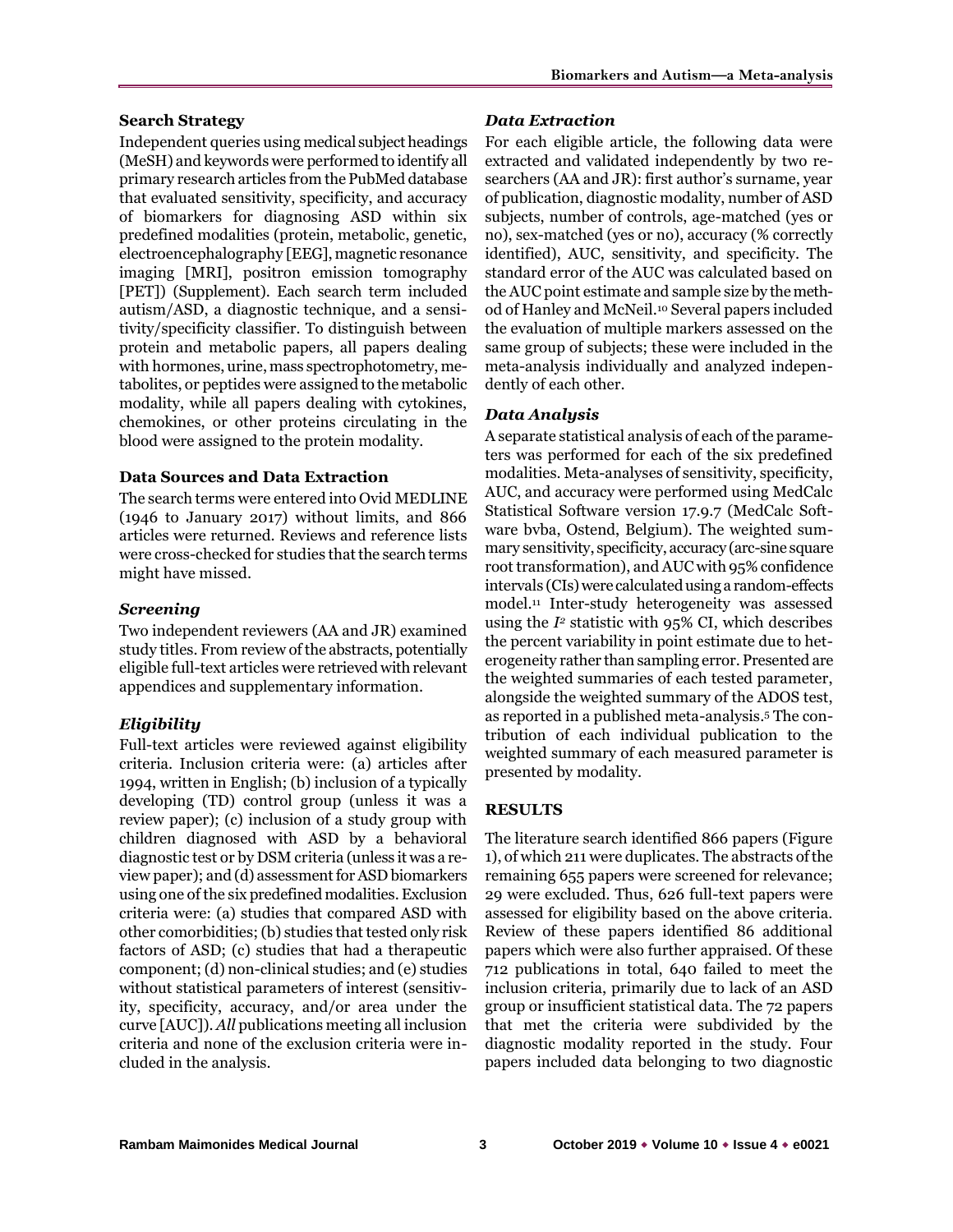

**Figure 1. PRISMA Flow Diagram of the Phases of the Literature Search.**

modalities. <sup>12</sup>–<sup>15</sup> Since only one PET study met the eligibility criteria, this modality was excluded from the analysis. Cohort sizes varied from 6 to 554 subjects.

Genetic studies (*n*=14)13,14,16-27 applied polymerase chain reaction (PCR) genotyping, mRNA/miRNA microarray, or spectrophotometric tools. Magnetic resonance imaging (MRI) studies (*n*=22),13,14,21,28–<sup>46</sup> which included functional MRI (fMRI), resting state fMRI (rs-fMRI), structural MRI (sMRI), and standard MRI studies, sought out ASD diagnostic markers by analyzing fast spin echo (FSE) T2-weighted, fluid-attenuated inversion recovery (FLAIR),

diffusion-weighted imaging (DWI), spin echo (SE) T1-weighted sequences, and single voxel 1H MR spectrum. Volumetric measurements for different areas of the brain were assessed. Mass univariate methods such as voxel-based morphometry (VBM) and whole-brain classification approach employing a support vector machine (SVM) were used. In the 21 metabolic studies,12,15,47–<sup>65</sup> high-performance liquid chromatography (HPLC), liquid chromatography– high resolution mass spectrometry (LC-HRMS), gas chromatography, nuclear magnetic resonance (NMR), as well as capillary electrophoresis with ultraviolet/ visible spectroscopy (UV-Vis) were used to identify markers. The 12 studies assessing the diagnostic potential of various protein markers<sup>12,15,66-75</sup> covered >60 proteins or protein combinations using various microarray kits/chips or enzyme-linked immunosorbent assay (ELISA). Six studies focused on EEG analyses for ASD diagnosis. 76–81

Overall, protein-based followed by metabolitebased studies provided the highest diagnostic accuracy, each with an overall agreement of 83.3% and AUC of sensitivity (true-positive rates) versus specificity (false-positive rates) of 89.5% and 88.3%, respectively (Table 1, Figures 2–5). Sensitivity provided by protein markers (85.5%) and metabolite markers (84.7%) was highest. The other modalities showed similar degrees of sensitivity, specificity, and overall agreements, which all fell within the range of 73%–80%.

#### **DISCUSSION**

As the first reported meta-analysis of ASD biomarkers, the current study included 71 papers with cohorts of up to 554 ASD subjects.<sup>77</sup> This study suggests that all five major bio-diagnostic modalities provide similar diagnostic objective accuracy for ASD compared to the subjective ADOS. The proteinand metabolite-based tests were found to provide for the highest diagnostic accuracy; combining modalities might further improve diagnostic accuracy.

The sensitivities of the various studied modalities were 73.6%–85.5%, with protein markers showing the highest degree of sensitivity. The specificities ranged from 73.0% (MRI) to 85.9% (metabolic). Accuracy, assessed by overall agreement and AUC, was 73.4%–83.2% and 79.0%–89.5%, respectively, and highest for protein-based biomarkers. Taken together, all analyzed modalities provided for higher diagnostic accuracy and specificity compared to the gold-standard ADOS test.<sup>5</sup> While pooled ADOS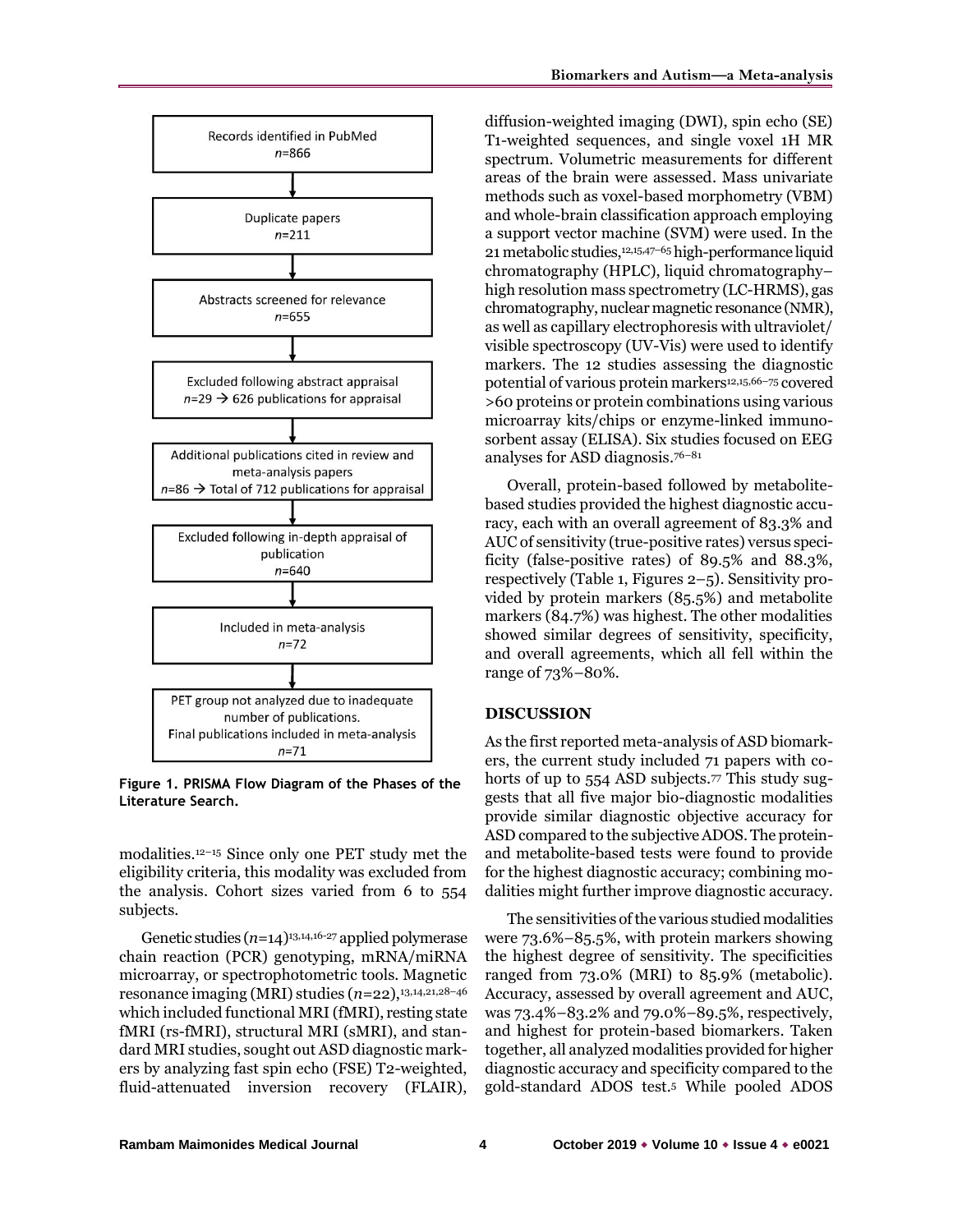| <b>Modality</b>  | Sensitivity<br>(%) | Specificity<br>(%) | Overall<br>Agreement<br>(%) | Area<br>under<br>Curve<br>(AUC) (%) |
|------------------|--------------------|--------------------|-----------------------------|-------------------------------------|
| Genetic          |                    |                    |                             |                                     |
| Pool             | 79.3               | 73.1               | 76.7                        | 79.5                                |
| Range            | 24.3-100           | 41.8-88.2          | 62.7-90.4                   | 64.8-92.0                           |
| 95% CI           | 73.3-84.7          | 69.6-76.5          | 73.8-79.5                   | 77.0-82.0                           |
| $l^2$            | 87.5               | 56.9               | 70.8                        | 52.5                                |
| <b>MRI</b>       |                    |                    |                             |                                     |
| Pool             | 73.6               | 73.0               | 73.5                        | 79                                  |
| Range            | 43.7-94.8          | 45.4-100           | 57.9-95.7                   | 58.0-99.5                           |
| 95% CI           | $71.8 - 76.0$      | 70.0-76.0          | 71.0-75.9                   | 75.0-83.0                           |
| $l^2$            | 78.1               | 84.4               | 89.1                        | 96.4                                |
| <b>Metabolic</b> |                    |                    |                             |                                     |
| Pool             | 74.6               | 85.9               | 83.3                        | 88.3                                |
| Range            | $0 - 100$          | 15.0-100           | 48.7-100                    | 59.2-99.9                           |
| 95% CI           | 66.8-81.6          | 82.7-88.7          | 80.3-86.1                   | 86.0-91.0                           |
| $l^2$            | 97.7               | 87.1               | <b>ND</b>                   | 92.2                                |
| Protein          |                    |                    |                             |                                     |
| Pool             | 85.5               | 84.7               | 83.8                        | 89.5                                |
| Range            | $50 - 100$         | 38.9-100           | 62.8-100                    | 57.0-99.9                           |
| 95% CI           | 80.0-90.3          | 78.6-90            | 81.0-86.5                   | 86.0-93.0                           |
| $l^2$            | 87.3               | 89.2               | 73                          | 90.1                                |
| <b>EEG</b>       |                    |                    |                             |                                     |
| Pool             | 79.9               | 80.4               | 79.9                        | <b>ND</b>                           |
| Range            | 57.6-90.9          | 64.5-100           | 70.5-87.4                   | ND                                  |
| 95% CI           | 70.5-87.9          | 73.3-86.6          | 73.5-85.5                   | <b>ND</b>                           |
| $l^2$            | 83.4               | 79.5               | 85.2                        | ND                                  |

**Table 1. Weighted ASD Diagnostic Power for Each Evaluated Modality.**

ND, not done.

diagnostic sensitivity was higher than for biomarker modalities, protein-based diagnoses provided for sensitivity within the same range. This metaanalysis supports efforts to search for/use new objective modalities beyond psychological tests for the diagnosis of ASD. Moreover, quantitative objective biomarkers identified at ages when psychological tests cannot yet be employed should enable earlierstage intervention, which is projected to be more efficient due to greater brain plasticity. These diagnostic efforts may enable the subdivision of ASD into subgroups and provide useful therapeutic targets, which have significant long-term therapeutic implications.

Further studies will be necessary to determine which modalities serve better as screening versus confirmatory testing. Subgroups of ASD might be defined by these tests, suggesting different therapeutic modalities as diagnostic targets for different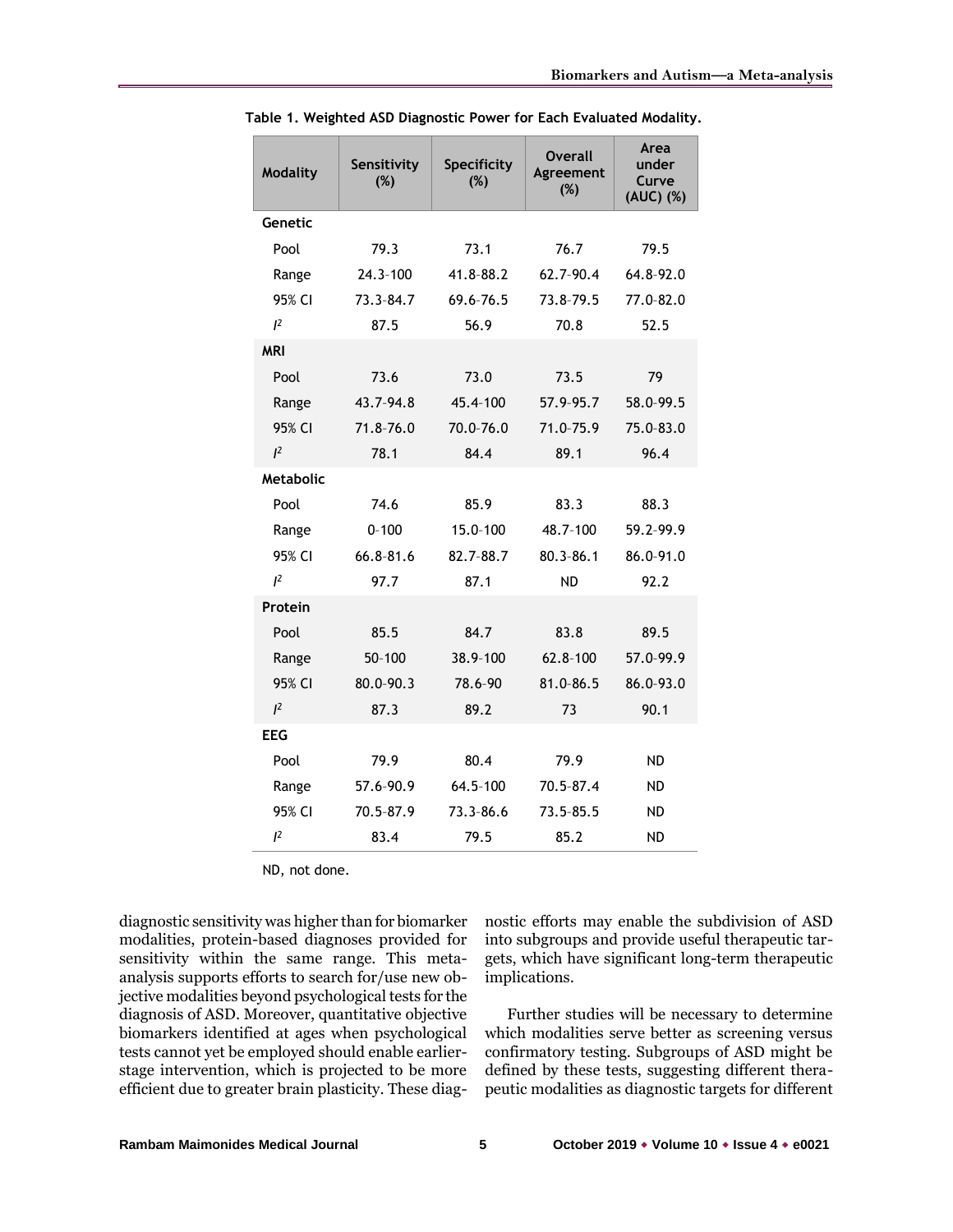|                  |                          | Sensitivity | Lower 95%<br>Confidence<br>Limit | Upper 95%<br>Confidence<br>Limit |
|------------------|--------------------------|-------------|----------------------------------|----------------------------------|
| <b>EEG</b>       |                          | 79.91%      | 70.45%                           | 87.94%                           |
| Genetic          |                          | 79.29%      | 73.31%                           | 84.69%                           |
| <b>MRI</b>       |                          | 73.64%      | 71.18%                           | 76.04%                           |
| <b>Metabolic</b> |                          | 74.59%      | 66.84%                           | 81.62%                           |
| Protein          |                          | 85.53%      | 80.02%                           | 90.29%                           |
| <b>ADOS</b>      | $\overline{\phantom{0}}$ | 91.00%      | 89.00%                           | 93.00%                           |
|                  | 70<br>80<br>90           | 100         |                                  |                                  |

Sensitivity (%)

#### **Figure 2. Weighted Sensitivity of Appraised Studies.**

The weighted sensitivity with 95% CIs was calculated using a random-effects model. Also shown is the weighted sensitivity of the ADOS test, as determined in a meta-analysis of seven cross-sectional studies assessing >4,000 children.<sup>5</sup>

|                          |                          | <b>Specificity</b> | Lower 95%<br>Confidence<br>Limit | Upper 95%<br>Confidence<br>Limit |
|--------------------------|--------------------------|--------------------|----------------------------------|----------------------------------|
| <b>EEG</b>               |                          | 80.37%             | 73.25%                           | 86.63%                           |
| Genetic                  | $\vdash$                 | 73.12%             | 69.60%                           | 76.50%                           |
| <b>MRI</b>               | $\vdash$                 | 73.03%             | 70.01%                           | 75.95%                           |
| <b>Metabolic</b>         | H                        | 85.85%             | 82.74%                           | 88.70%                           |
| Protein                  | $\overline{\phantom{0}}$ | 84.74%             | 78.62%                           | 89.98%                           |
| <b>ADOS</b><br>$\mapsto$ |                          | 27.00%             | 24.00%                           | 31.00%                           |
| 40<br>20                 | 80<br>60                 | 100                |                                  |                                  |



#### **Figure 3. Weighted Specificity of Appraised Studies.**

The weighted specificity with 95% CIs was calculated using a random-effects model. Also shown is the weighted sensitivity of the ADOS test, as determined in a meta-analysis of seven cross-sectional studies assessing >4,000 children. 5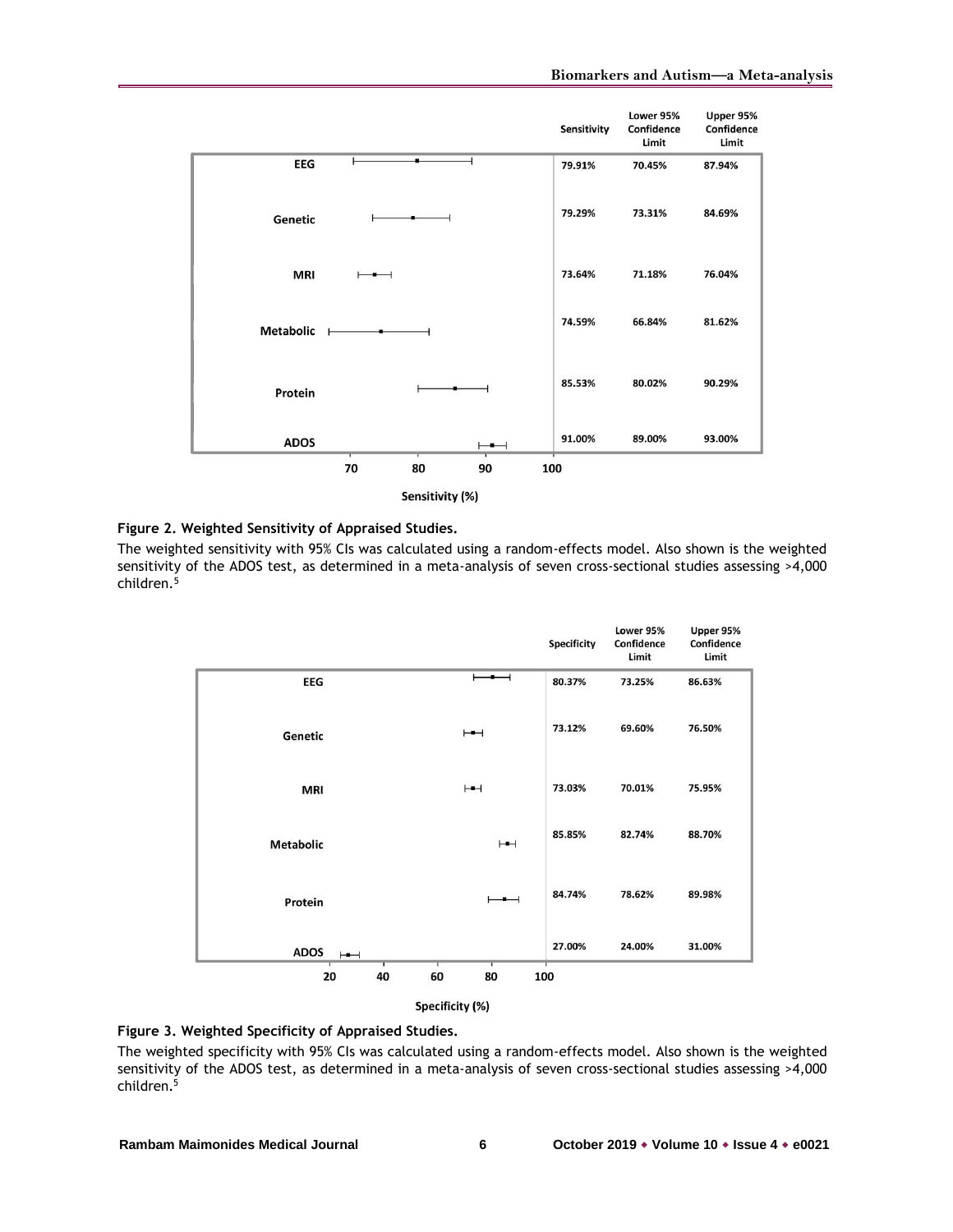|                                                    | Overall<br>Agreement | Lower 95%<br>Confidence<br>Limit | Upper 95%<br>Confidence<br>Limit |  |
|----------------------------------------------------|----------------------|----------------------------------|----------------------------------|--|
| EEG                                                | 79.85%               | 73.53%                           | 85.51%                           |  |
| Genetic                                            | 76.71%               | 73.76%                           | 79.54%                           |  |
| <b>MRI</b>                                         | 73.47%               | 70.97%                           | 75.88%                           |  |
| <b>Metabolic</b>                                   | 83.32%               | 80.31%                           | 86.13%                           |  |
| Protein<br>75<br>80<br>95<br>70<br>85<br>90<br>100 | 83.82%               | 80.99%                           | 86.46%                           |  |
|                                                    |                      |                                  |                                  |  |
| <b>Overall Agreement (%)</b>                       |                      |                                  |                                  |  |

**Figure 4. Weighted Overall Agreement of Appraised Studies.**

The weighted overall agreement with 95% CIs was calculated using a random-effects model.

|                  |    |    |                          | Sensitivity | Lower 95%<br>Confidence<br>Limit | Upper 95%<br>Confidence<br>Limit |
|------------------|----|----|--------------------------|-------------|----------------------------------|----------------------------------|
| EEG              |    |    |                          | 79.91%      | 70.45%                           | 87.94%                           |
| Genetic          |    |    |                          | 79.29%      | 73.31%                           | 84.69%                           |
| MRI              |    |    |                          | 73.64%      | 71.18%                           | 76.04%                           |
| <b>Metabolic</b> |    |    |                          | 74.59%      | 66.84%                           | 81.62%                           |
| Protein          |    |    |                          | 85.53%      | 80.02%                           | 90.29%                           |
| <b>ADOS</b>      |    |    | $\overline{\phantom{0}}$ | 91.00%      | 89.00%                           | 93.00%                           |
|                  | 70 | 80 | 90                       | 100         |                                  |                                  |
| Sensitivity (%)  |    |    |                          |             |                                  |                                  |



The weighted AUC with 95% CIs were calculated using a random-effects model.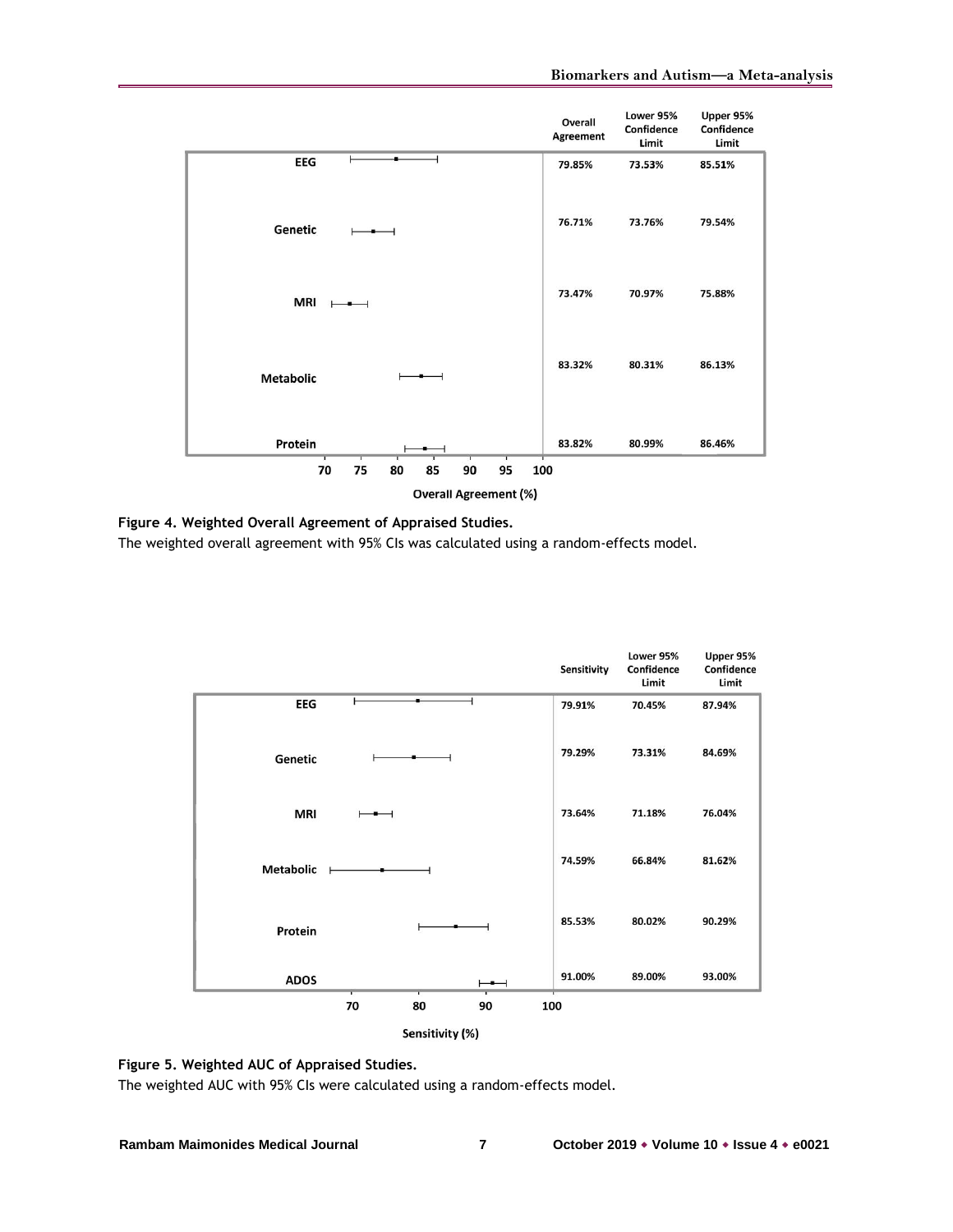such subgroups. Attempts to find patterns linking the most accurate biomarkers in each modality may identify common pathways and draw the ASD community closer to developing therapeutics, where these diagnostic markers will serve with psychological tests as objective theragnostic monitoring tools.

There were several limitations in this metaanalysis. There was a high level of heterogeneity, as expected given both the clinical heterogeneity between the included papers, with variations in the diagnosis and definition of ASD, and the methodologies across studies. In addition, in all assessed publications, evaluation of the diagnostic value of the biomarker of interest used typically developing controls as a comparator group, which may falsely elevate the diagnostic capacity of the test as compared to its performance in marginal cases with behaviors consistent with ASD. Comparing across modalities was not uniformly well-controlled. In addition, certain modalities were documented in a very limited number of papers. Furthermore, many papers were excluded due to insufficient statistical data, reinforcing the importance of proper study design and execution in future analyses of ASD biomarkers.

In conclusion, this study suggests that five major bio-diagnostic modalities provide a higher level of accuracy for objective diagnosis of ASD compared to ADOS, the gold-standard test. Thus, it is justified to include objective biological tests in the diagnosis of ASD to develop and monitor future biological therapies. Further studies looking at each modality in higher resolution to fine-tune the findings are still necessary. Objective biomarkers together with current psychological evaluations might enable improved diagnosis and monitoring.

#### **REFERENCES**

- 1. Kanner L. Autistic disturbances of affective contact. Acta Paedopsychiatr 1968;35:100–36.
- 2. Wing L, Gould J. Severe impairments of social interaction and associated abnormalities in children: epidemiology and classification. J Autism Dev Disord 1979;9:11–29.
- 3. Lord C, Bishop SL. Recent advances in autism research as reflected in DSM-5 criteria for autism spectrum disorder. Annu Rev Clin Psychol 2015;11: 53–70[. Crossref](https://doi.org/10.1146/annurev-clinpsy-032814-112745)
- 4. Lord C, Rutter M, Goode S, et al. Autism diagnostic observation schedule: a standardized observation of

communicative and social behavior. J Autism Dev Disord 1989;19:185–212.

- 5. Tsheringla S, Minju KA, Russell S, Mammen P, Russell PS, Nair MK. A meta-analysis of the diagnostic accuracy of Autism Diagnostic Observation Schedule Module-1 for autism spectrum disorders. Indian J Pediatr 2014;81(Suppl 2):S187–92[. Crossref](https://doi.org/10.1007/s12098-014-1627-9)
- 6. Lord C, Rutter M, Le Couteur A. Autism Diagnostic Interview-Revised: a revised version of a diagnostic interview for caregivers of individuals with possible pervasive developmental disorders. J Autism Dev Disord 1994;24:659–85.
- 7. Schopler E, Reichler RJ, DeVellis RF, Daly K. Toward objective classification of childhood autism: Childhood Autism Rating Scale (CARS). J Autism Dev Disord 1980;10:91–103.
- 8. Gesundheit B, Rosenzweig JP. Editorial: Autism spectrum disorders (ASD)—searching for the biological basis for behavioral symptoms and new therapeutic targets. Front Neurosci 2017;10:607[. Crossref](https://doi.org/10.3389/fnins.2016.00607)
- 9. Ansel A, Rosenzweig JP, Zisman PD, Melamed M, Gesundheit B. Variation in gene expression in autism spectrum disorders: an extensive review of transcriptomic studies. Front Neurosci 2017;10:601[. Crossref](https://doi.org/10.3389/fnins.2016.00601)
- 10. Hanley JA, McNeil BJ. The meaning and use of the area under a receiver operating characteristic (ROC) curve. Radiology 1982;143:29–36[. Crossref](https://doi.org/10.1148/radiology.143.1.7063747)
- 11. DerSimonian R, Laird N. Meta-analysis in clinical trials. Control Clin Trials 1986;7:177–88.
- 12. El-Ansary A, Al-Ayadhi L. Neuroinflammation in autism spectrum disorders. J Neuroinflammation 2012;9:265[. Crossref](https://doi.org/10.1186/1742-2094-9-265)
- 13. Iidaka T. Resting state functional magnetic resonance imaging and neural network classified autism and control. Cortex 2015;63:55–67[. Crossref](https://doi.org/10.1016/j.cortex.2014.08.011)
- 14. Kang DW, Park JG, Ilhan ZE, et al. Reduced incidence of Prevotella and other fermenters in intestinal microflora of autistic children. PLoS One 2013;8: e68322. [Crossref](https://doi.org/10.1371/journal.pone.0068322)
- 15. Yang CJ, Liu CL, Sang B, Zhu XM, Du YJ. The combined role of serotonin and interleukin-6 as biomarker for autism. Neuroscience 2015;284:290–6[. Crossref](https://doi.org/10.1016/j.neuroscience.2014.10.011)
- 16. Croen LA, Goines P, Braunschweig D, et al. Brainderived neurotrophic factor and autism: maternal and infant peripheral blood levels in the Early Markers for Autism (EMA) Study. Autism Res 2008; 1:130–7[. Crossref](https://doi.org/10.1002/aur.14)
- 17. Gaita L, Manzi B, Sacco R, et al. Decreased serum arylesterase activity in autism spectrum disorders. Psychiatry Res 2010;180:105–13. [Crossref](https://doi.org/10.1016/j.psychres.2010.04.010)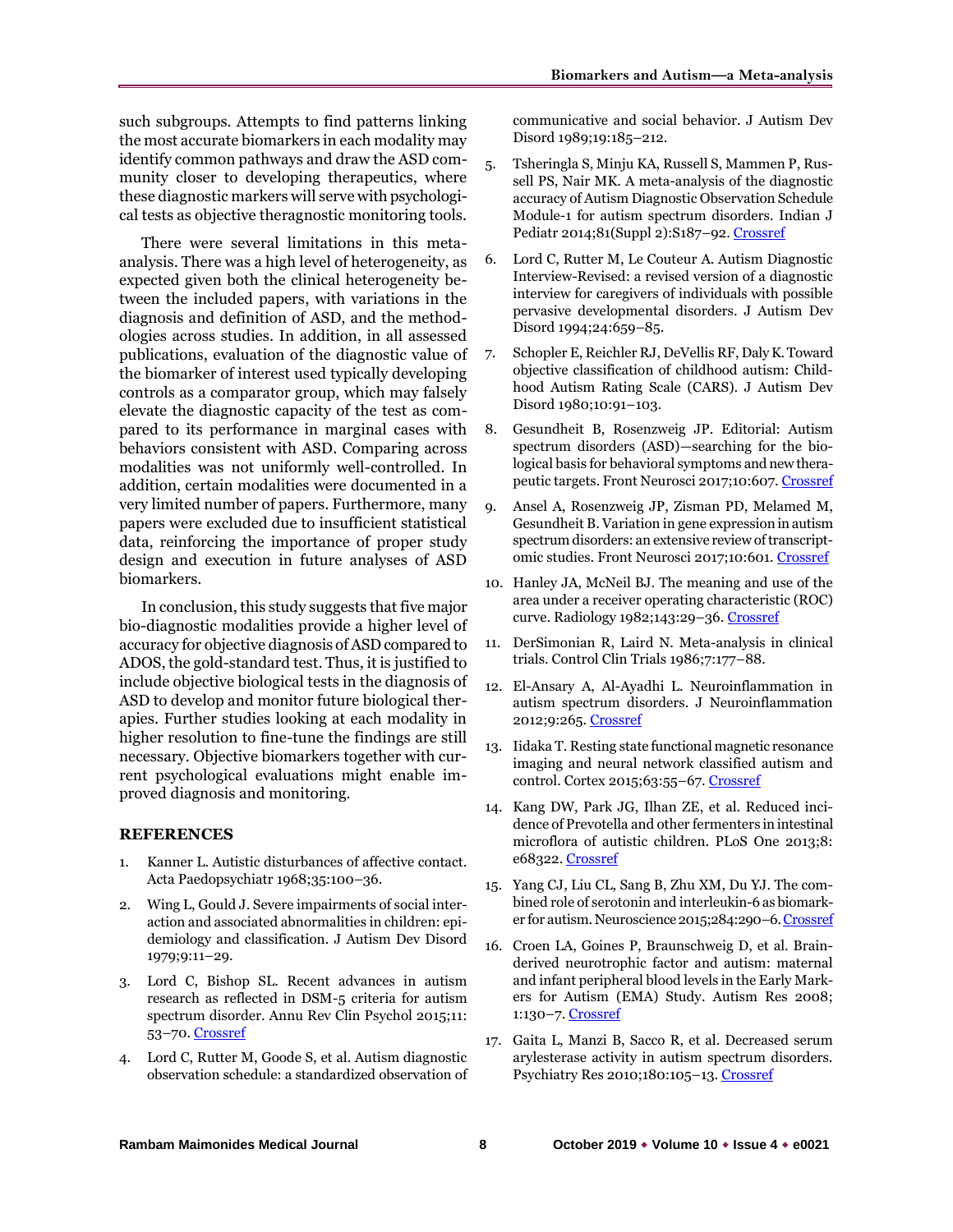- 18. Glatt SJ, Tsuang MT, Winn M, et al. Blood-based gene expression signatures of infants and toddlers with autism. J Am Acad Child Adolesc Psychiatry 2012;51:934–44.e2[. Crossref](https://doi.org/10.1016/j.jaac.2012.07.007)
- 19. Guan J, Yang E, Yang J, Zeng Y, Ji G, Cai JJ. Exploiting aberrant mRNA expression in autism for gene discovery and diagnosis. Hum Genet 2016; 135:797–811[. Crossref](https://doi.org/10.1007/s00439-016-1673-7)
- 20. Hicks SD, Ignacio C, Gentile K, Middleton FA. Salivary miRNA profiles identify children with autism spectrum disorder, correlate with adaptive behavior, and implicate ASD candidate genes involved in neuro-development. BMC Pediatr 2016;16:52[. Crossref](https://doi.org/10.1186/s12887-016-0586-x)
- 21. Katuwal GJ, Cahill ND, Baum SA, Michael AM. The predictive power of structural MRI in autism diagnosis. Conf Proc IEEE Eng Med Biol Soc 2015; 2015:4270–3. [Crossref](https://doi.org/10.1109/EMBC.2015.7319338)
- 22. Latkowski T, Osowski S. Computerized system for recognition of autism on the basis of gene expression microarray data. Comput Biol Med 2015;56:82–8. **[Crossref](https://doi.org/10.1016/j.compbiomed.2014.11.004)**
- 23. Maekawa M, Yamada K, Toyoshima M, et al. Utility of scalp hair follicles as a novel source of biomarker genes for psychiatric illnesses. Biol Psychiatry 2015; 78:116–25[. Crossref](https://doi.org/10.1016/j.biopsych.2014.07.025)
- 24. Meng WD, Sun SJ, Yang J, Chu RX, Tu W, Liu Q. Elevated serum brain-derived neurotrophic factor (BDNF) but not BDNF gene Val66Met polymorphism is associated with autism spectrum disorders. Mol Neurobiol 2016;54:1167-72. [Crossref](https://doi.org/10.1007/s12035-016-9721-9)
- 25. Mundalil Vasu M, Anitha A, Thanseem I, et al. Serum microRNA profiles in children with autism. Mol Autism 2014;5:40[. Crossref](https://doi.org/10.1186/2040-2392-5-40)
- 26. Oh DH, Kim IB, Kim SH, Ahn DH. Predicting autism spectrum disorder using blood-based gene expression signatures and machine learning. Clin Psychopharmacol Neurosci 2017;15:47–52[. Crossref](https://doi.org/10.9758/cpn.2017.15.1.47)
- 27. Pramparo T, Pierce K, Lombardo MV, et al. Prediction of autism by translation and immune/inflammation coexpressed genes in toddlers from pediatric community practices. JAMA Psychiatry 2015;72: 386–94[. Crossref](https://doi.org/10.1001/jamapsychiatry.2014.3008)
- 28. Anderson JS, Nielsen JA, Froehlich AL, et al. Functional connectivity magnetic resonance imaging classification of autism. Brain 2011;134(Pt 12):3742–54. [Crossref](https://doi.org/10.1093/brain/awr263)
- 29. Casanova MF. Neuropathological and genetic findings in autism: the significance of a putative minicolumnopathy. Neuroscientist 2006;12:435–41[. Crossref](https://doi.org/10.1177/1073858406290375)
- 30. Chen CP, Keown CL, Jahedi A, et al. Diagnostic classification of intrinsic functional connectivity high-

lights somatosensory, default mode, and visual regions in autism. Neuroimage Clin 2015;8:238–45[. Crossref](https://doi.org/10.1016/j.nicl.2015.04.002)

- 31. Ecker C, Rocha-Rego V, Johnston P, et al. Investigating the predictive value of whole-brain structural MR scans in autism: a pattern classification approach. Neuroimage 2010;49:44–56. [Crossref](https://doi.org/10.1016/j.neuroimage.2009.08.024)
- 32. Ghiassian S, Greiner R, Jin P, Brown MR. Using functional or structural magnetic resonance images and personal characteristic data to identify ADHD and autism. PLoS One 2016;11:e0166934[. Crossref](https://doi.org/10.1371/journal.pone.0166934)
- 33. Gori I, Giuliano A, Muratori F, et al. Gray matter alterations in young children with autism spectrum disorders: comparing morphometry at the voxel and regional level. J Neuroimaging 2015;25:866–74. [Crossref](https://doi.org/10.1111/jon.12280)
- 34. Ingalhalikar M, Kanterakis S, Gur R, Roberts TP, Verma R. DTI based diagnostic prediction of a disease via pattern classification. Med Image Comput Comput Assist Interv 2010;13(Pt 1):558–65[. Crossref](https://doi.org/10.1007/978-3-642-15705-9_68)
- 35. Ingalhalikar M, Parker D, Bloy L, Roberts TP, Verma R. Diffusion based abnormality markers of pathology: toward learned diagnostic prediction of ASD. Neuroimage 2011;57:918–27[. Crossref](https://doi.org/10.1016/j.neuroimage.2011.05.023)
- 36. Jiao Y, Chen R, Ke X, Chu K, Lu Z, Herskovits EH. Predictive models of autism spectrum disorder based on brain regional cortical thickness. Neuroimage 2010;50:589–99[. Crossref](https://doi.org/10.1016/j.neuroimage.2009.12.047)
- 37. Lange N, Dubray MB, Lee JE, et al. Atypical diffusion tensor hemispheric asymmetry in autism. Autism Res 2010;3:350–8[. Crossref](https://doi.org/10.1002/aur.162)
- 38. Lim L, Marquand A, Cubillo AA, et al. Disorderspecific predictive classification of adolescents with attention deficit hyperactivity disorder (ADHD) relative to autism using structural magnetic resonance imaging. PLoS One 2013;8:e63660. [Crossref](https://doi.org/10.1371/journal.pone.0063660)
- 39. Nielsen JA, Zielinski BA, Fletcher PT, et al. Multisite functional connectivity MRI classification of autism: ABIDE results. Front Hum Neurosci 2013;7:599. [Crossref](https://doi.org/10.3389/fnhum.2013.00599)
- 40. Plitt M, Barnes KA, Martin A. Functional connectivity classification of autism identifies highly predictive brain features but falls short of biomarker standards. Neuroimage Clin 2014;7:359–66[. Crossref](https://doi.org/10.1016/j.nicl.2014.12.013)
- 41. Shen MD, Nordahl CW, Young GS, et al. Early brain enlargement and elevated extra-axial fluid in infants who develop autism spectrum disorder. Brain 2013; 136(Pt 9):2825–35[. Crossref](https://doi.org/10.1093/brain/awt166)
- 42. Uddin LQ, Supekar K, Lynch CJ, et al. Salience network-based classification and prediction of symptom severity in children with autism. JAMA Psychiatry 2013;70:869–79[. Crossref](https://doi.org/10.1001/jamapsychiatry.2013.104)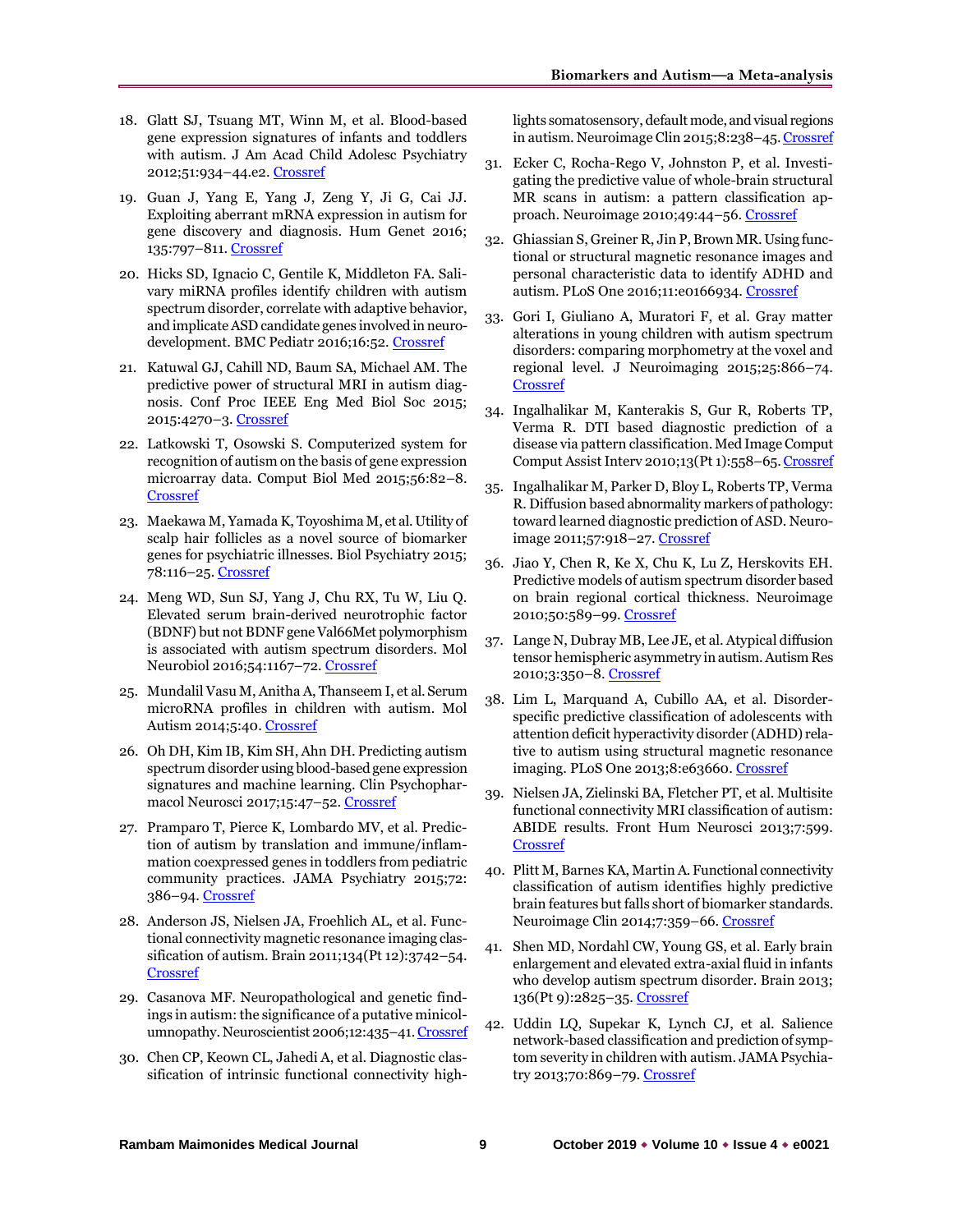- 43. Varol E, Gaonkar B, Erus G, Schultz R, Davatzikos C. Feature ranking based nested support vector machine ensemble for medical image classification. Proc IEEE Int Symp Biomed Imaging 2012:146–9[. Crossref](https://doi.org/10.1109/ISBI.2012.6235505)
- 44. Wang L, Wee CY, Tang X, Yap PT, Shen D. Multi-task feature selection via supervised canonical graph matching for diagnosis of autism spectrum disorder. Brain Imaging Behav 2016;10:33–40[. Crossref](https://doi.org/10.1007/s11682-015-9360-1)
- 45. Wee CY, Wang L, Shi F, Yap PT, Shen D. Diagnosis of autism spectrum disorders using regional and interregional morphological features. Hum Brain Mapp 2014;35:3414–30.
- 46. Xiao X, Fang H, Wu J, et al. Diagnostic model generated by MRI-derived brain features in toddlers with autism spectrum disorder. Autism Res 2017;10: 620–30. [Crossref](https://doi.org/10.1002/aur.1711)
- 47. Alabdali A, Al-Ayadhi L, El-Ansary A. Association of social and cognitive impairment and biomarkers in autism spectrum disorders. J Neuroinflammation 2014;11:4. [Crossref](https://doi.org/10.1186/1742-2094-11-4)
- 48. Al-Yafee YA, Al-Ayadhi LY, Haq SH, El-Ansary AK. Novel metabolic biomarkers related to sulfurdependent detoxification pathways in autistic patients of Saudi Arabia. BMC Neurol 2011;11:139. [Crossref](https://doi.org/10.1186/1471-2377-11-139)
- 49. El-Ansary A, Al-Ayadhi L. Lipid mediators in plasma of autism spectrum disorders. Lipids Health Dis 2012;11:160[. Crossref](https://doi.org/10.1186/1476-511X-11-160)
- 50. El-Ansary AK, Bacha AG, Al-Ayahdi LY. Impaired plasma phospholipids and relative amounts of essential polyunsaturated fatty acids in autistic patients from Saudi Arabia. Lipids Health Dis 2011;10:63. **[Crossref](https://doi.org/10.1186/1476-511X-10-63)**
- 51. El-Ansary AK, Bacha AG, Al-Ayahdi LY. Plasma fatty acids as diagnostic markers in autistic patients from Saudi Arabia. Lipids Health Dis 2011;10:62[. Crossref](https://doi.org/10.1186/1476-511X-10-62)
- 52. Gevi F, Zolla L, Gabriele S, Persico AM. Urinary metabolomics of young Italian autistic children supports abnormal tryptophan and purine metabolism. Mol Autism 2016;7:47[. Crossref](https://doi.org/10.1186/s13229-016-0109-5)
- 53. Heyer NJ, Echeverria D, Woods JS. Disordered porphyrin metabolism: a potential biological marker for autism risk assessment. Autism Res 2012;5:84–92. [Crossref](https://doi.org/10.1002/aur.236)
- 54. Kuwabara H, Yamasue H, Koike S, et al. Altered metabolites in the plasma of autism spectrum disorder: a capillary electrophoresis time-of-flight mass spectroscopy study. PLoS One 2013;8:e73814. [Crossref](https://doi.org/10.1371/journal.pone.0073814)
- 55. Li SO, Wang JL, Bjørklund G, Zhao WN, Yin CH. Serum copper and zinc levels in individuals with autism spectrum disorders. Neuroreport 2014;25:1216– 20[. Crossref](https://doi.org/10.1097/WNR.0000000000000251)
- 56. Momeni N, Bergquist J, Brudin L, et al. A novel bloodbased biomarker for detection of autism spectrum disorders. Transl Psychiatry 2012;2:e91. [Crossref](https://doi.org/10.1038/tp.2012.19)
- 57. Nadal-Desbarats L, Aїdoud N, Emond P, et al. Combined 1H-NMR and 1H-13C HSQC-NMR to improve urinary screening in autism spectrum disorders. Analyst 2014;139:3460–8. [Crossref](https://doi.org/10.1039/c4an00552j)
- 58. Shimmura C, Suda S, Tsuchiya KJ, et al. Alteration of plasma glutamate and glutamine levels in children with high-functioning autism. PLoS One 2011;6: e25340. [Crossref](https://doi.org/10.1371/journal.pone.0025340)
- 59. Soria AC, Wright B, Goodall DM, Wilson J. Data processing in metabolic fingerprinting by CE-UV: application to urine samples from autistic children. Electrophoresis 2007;28:950–64[. Crossref](https://doi.org/10.1002/elps.200600381)
- 60. Testa C, Nuti F, Hayek J, et al. Di-(2-ethylhexyl) phthalate and autism spectrum disorders. ASN Neuro 2012;4:223–9[. Crossref](https://doi.org/10.1042/AN20120015)
- 61. Vargason T, Howsmon DP, Melnyk S, James SJ, Hahn J. Mathematical modeling of the methionine cycle and transsulfuration pathway in individuals with autism spectrum disorder. J Theor Biol 2017; 416:28–37. [Crossref](https://doi.org/10.1016/j.jtbi.2016.12.021)
- 62. Wang H, Liang S, Wang M, et al. Potential serum biomarkers from a metabolomics study of autism. J Psychiatry Neurosci 2016;41:27–37[. Crossref](https://doi.org/10.1503/jpn.140009)
- 63. West PR, Amaral DG, Bais P, et al. Metabolomics as a tool for discovery of biomarkers of autism spectrum disorder in the blood plasma of children. PLoS One 2014;9:e112445[. Crossref](https://doi.org/10.1371/journal.pone.0112445)
- 64. Xiong X, Liu D, Wang Y, Zeng T, Peng Y. Urinary 3- (3-hydroxyphenyl)-3-hydroxypropionic acid, 3 hydroxyphenylacetic acid, and 3-hydroxyhippuric acid are elevated in children with autism spectrum disorders. Biomed Res Int 2016;2016:9485412. [Crossref](https://doi.org/10.1155/2016/9485412)
- 65. Yan CL, Zhang J, Hou Y. Decreased plasma levels of lipoxin A4 in children with autism spectrum disorders. Neuroreport 2015;26:341–5. [Crossref](https://doi.org/10.1097/WNR.0000000000000350)
- 66. Al-Ayadhi LY, Ben Bacha AG, Kotb M, El-Ansary AK. A novel study on amyloid beta peptide 40, 42 and 40/42 ratio in Saudi autistics. Behav Brain Funct 2012;8:4. [Crossref](https://doi.org/10.1186/1744-9081-8-4)
- 67. Cai J, Ding L, Zhang JS, Xue J, Wang LZ. Elevated plasma levels of glutamate in children with autism spectrum disorders. Neuroreport 2016;27:272–6. [Crossref](https://doi.org/10.1097/WNR.0000000000000532)
- 68. Chen J, Xin K, Wei J, Zhang K, Xiao H. Lower maternal serum 25(OH) D in first trimester associated with higher autism risk in Chinese offspring. J Psychosom Res 2016;89:98–101. [Crossref](https://doi.org/10.1016/j.jpsychores.2016.08.013)